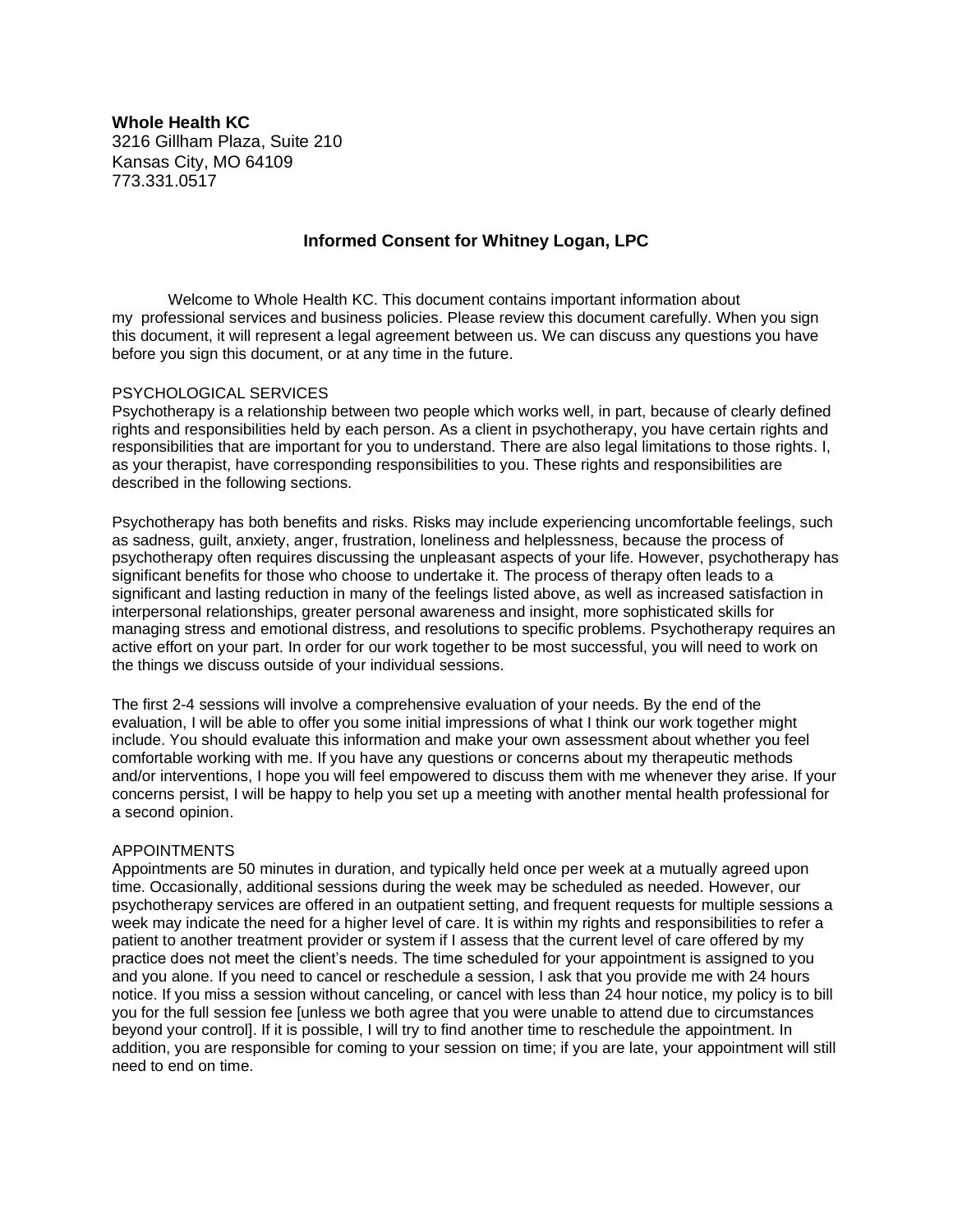## PROFESSIONAL FEES

The standard fee for each session is \$150.00. I offer a need-based sliding scale fee option to those who request it. You are responsible for paying at the time of your session unless prior arrangements have been made. Payment must be made by credit, debit, or HSA card via a secure and HIPPA compliant billing App. I reserve the right to use an attorney or collection agency to secure payment.

In addition to weekly appointments, it is my practice to charge the agreed upon session fee on a prorated basis (I will break down the hourly cost) for other professional services that you may require such as report writing, telephone conversations that last longer than 15 minutes, attendance at meetings or consultations which you have requested, or the time required to perform any other service which you may request of me. If you anticipate becoming involved in a court case, I recommend that we discuss this fully before you waive your right to confidentiality. If your case requires my participation, you will be expected to pay for the professional time required even if another party compels me to testify.

#### **INSURANCE**

I do not accept insurance, but I am able to process payments from an HSA (Health Savings Account).

#### **CONFIDENTIALITY**

My policies about confidentiality, as well as other information about your privacy rights, are fully described in a separate document entitled HIPPA Privacy Poliicy. You have been provided with a copy of that document. Please remember that you may ask questions about the scope of our confidentiality agreement at any time during our work together.

## PARENTS & MINORS

While privacy in therapy is crucial to successful progress, parental involvement can also be essential. It is my policy not to provide treatment to a person under age 18 unless s/he/they agree that I can share whatever information I consider necessary with their parent(s).

## CONTACTING ME

I am often not immediately available by phone or email. I do not answer my phone when I am with clients or otherwise unavailable. At these times, you may leave a message on my confidential voice mail and your call will be returned within one to two business days for non-urgent matters. If, for any number of reasons, you do not hear from me or I am unable to reach you, and you feel you cannot wait for a return call or if you feel unable to keep yourself safe, 1) go to your Local Hospital Emergency Room, or 2) call 911 and ask to speak to the mental health worker on call. I will make every attempt to inform you in advance of planned absences, and provide you with the name and phone number of the mental health professional covering my practice.

## EMAIL

You may email me about scheduling or other practical questions and concerns, but I do not use my email to discuss the therapeutic process or immediate mental health crises. If your email correspondence to me contains sensitive personal or therapeutic information, we will discuss the content of this email in your upcoming session. My email address [whitney@wholehealthkc.com](mailto:whitney@wholehealthkc.com) is a secure email address.

# TEXT MESSAGES

Cell phone text messages and iMessages are not a secure form of communication. You may choose to text message me, but I cannot guarantee the security of that conversation. I assign alias's to your number if/when I save your information in my cell phone in order to attempt to protect your privacy, but that is the limit of my ability to do so. The same guidelines for email correspondence apply to text messages. Like email, I believe this medium of communication to be an inappropriate way to discuss therapeutic processes and/or immediate mental health concerns.

OTHER RIGHTS